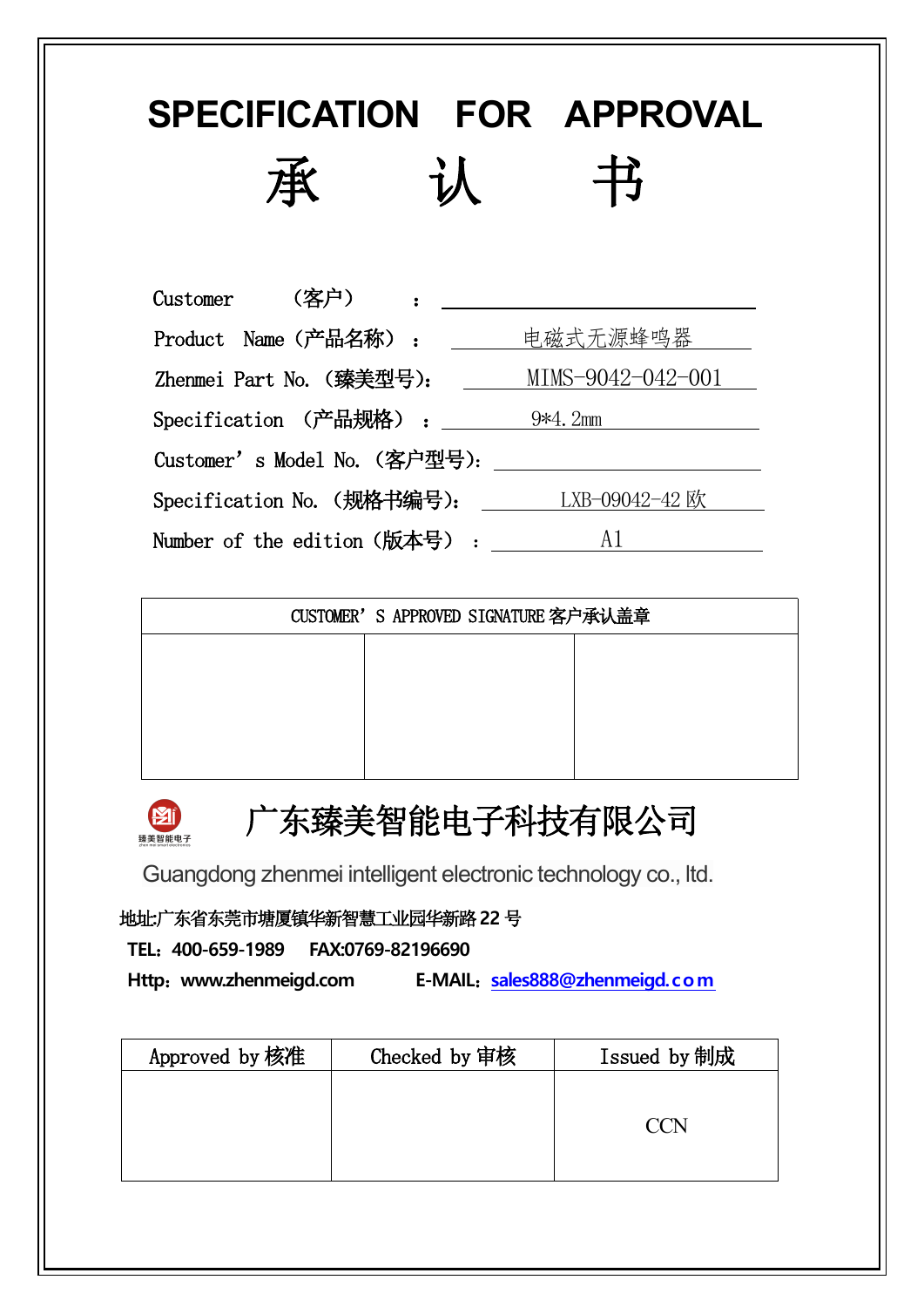|                | SPECIFICATION FOR APPROVAL                                                               |                       |          | PAGE NO.<br>页码       | 2/5                      |
|----------------|------------------------------------------------------------------------------------------|-----------------------|----------|----------------------|--------------------------|
|                | 承认书                                                                                      |                       |          | PART. NO.<br>产品型号    | MIMS-9042-042-001        |
| A. SCOPE       | This specification applies magnetic buzzer, MIMS-9042-042-001<br><b>B. SPECIFICATION</b> |                       |          |                      |                          |
| No.            | Item                                                                                     | <b>Unit</b>           |          | <b>Specification</b> | <b>Condition</b>         |
| 1              | <b>Oscillation Frequency</b>                                                             | <b>KHz</b>            |          | $2.7 \pm 0.3$        |                          |
| $\overline{2}$ | <b>Operating Voltage</b>                                                                 | <b>V<sub>DC</sub></b> |          | $3 - 12$             |                          |
| 3              | <b>Rated Voltage</b>                                                                     | <b>V<sub>DC</sub></b> |          | 5                    |                          |
| 4              | <b>Current Consumption</b>                                                               | mA                    |          | <b>MAX. 60</b>       | at Rated Voltage         |
| 5              | <b>Sound Pressure Level</b>                                                              | dB                    |          | <b>MIN. 90</b>       | at 10cm at Rated Voltage |
| 6              | <b>Coil Resistance</b>                                                                   | ou                    | $42\pm3$ |                      |                          |
| $\overline{7}$ | <b>Operating Temperature</b>                                                             | $^{\circ}$ C          |          | $-20 - +70$          |                          |
| 8              | Storage Temperature                                                                      | $\rm ^{\circ}C$       |          | $-30 - +80$          |                          |
| 9              | <b>Dimension</b>                                                                         | mm                    |          | $\Phi$ 9.0 x H4.2    | See appearance drawing   |
| 10             | Weight (MAX)                                                                             | gram                  |          | 1.0                  |                          |
| 11             | <b>Housing Material</b>                                                                  |                       |          | PPO(Black)           |                          |
| 12             | Leading Pin                                                                              |                       |          | Tin Plated Brass(Sn) | See appearance drawing   |
| 13             | Environmental<br><b>Protection Regulation</b>                                            |                       |          | <b>RoHS</b>          |                          |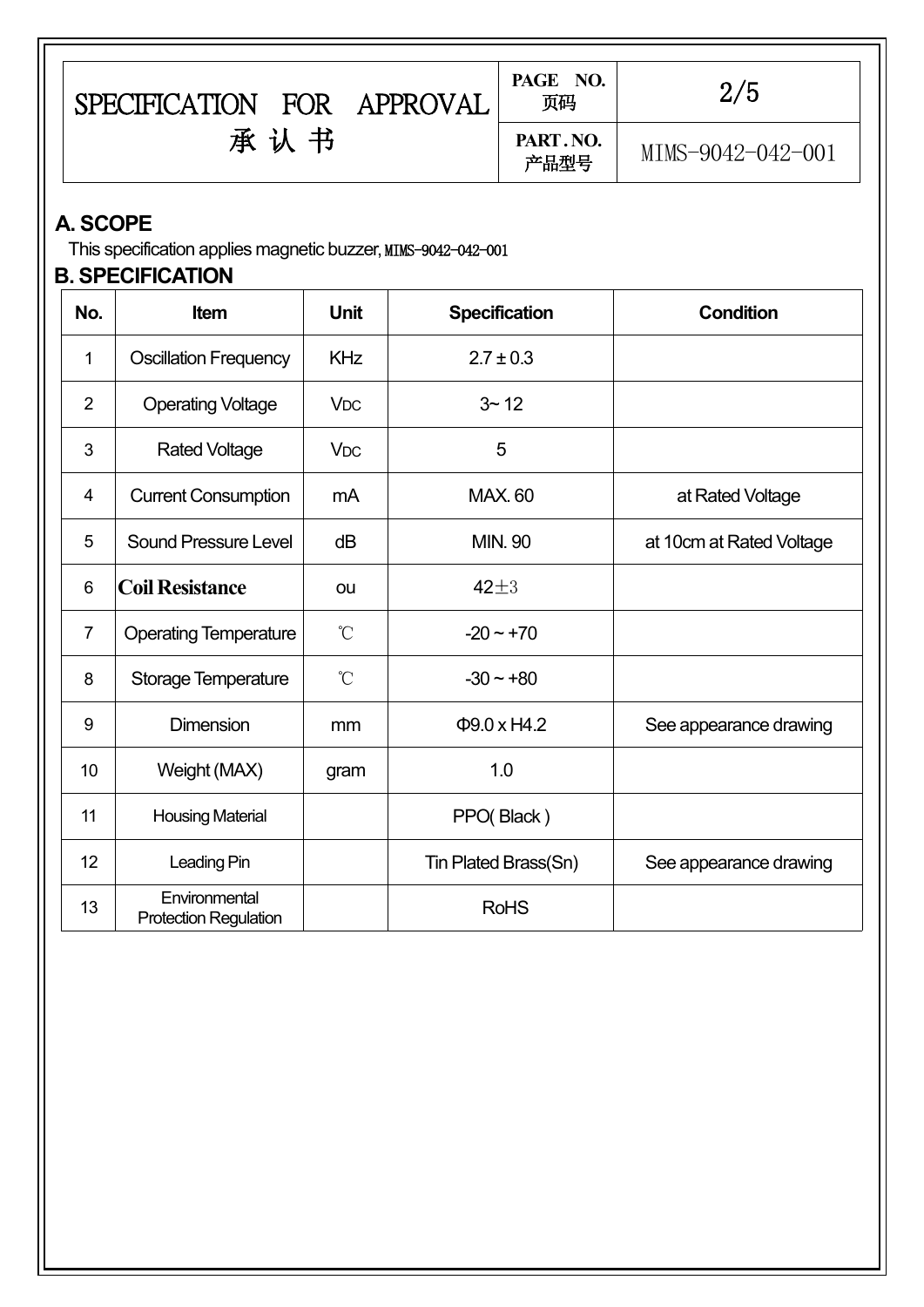| FOR<br><b>SPECIFICATION</b><br>APPROVAL | PAGE NO.<br>页码   | 3/5               |
|-----------------------------------------|------------------|-------------------|
| 书<br>承认                                 | PART.NO.<br>产品型号 | MIMS-9042-042-001 |

## **C.APPEARANCE DRAWING**





#### **D.TESTING METHOD Standard Measurement conditions**

Temperature:25±2℃ Humidity:45-65%

# **Acoustic Characteristics:**

The oscillation frequency, current consumption and sound pressure are measured by the measuring instruments shown below



### **In the measuring test, buzzeris placed as follows:**

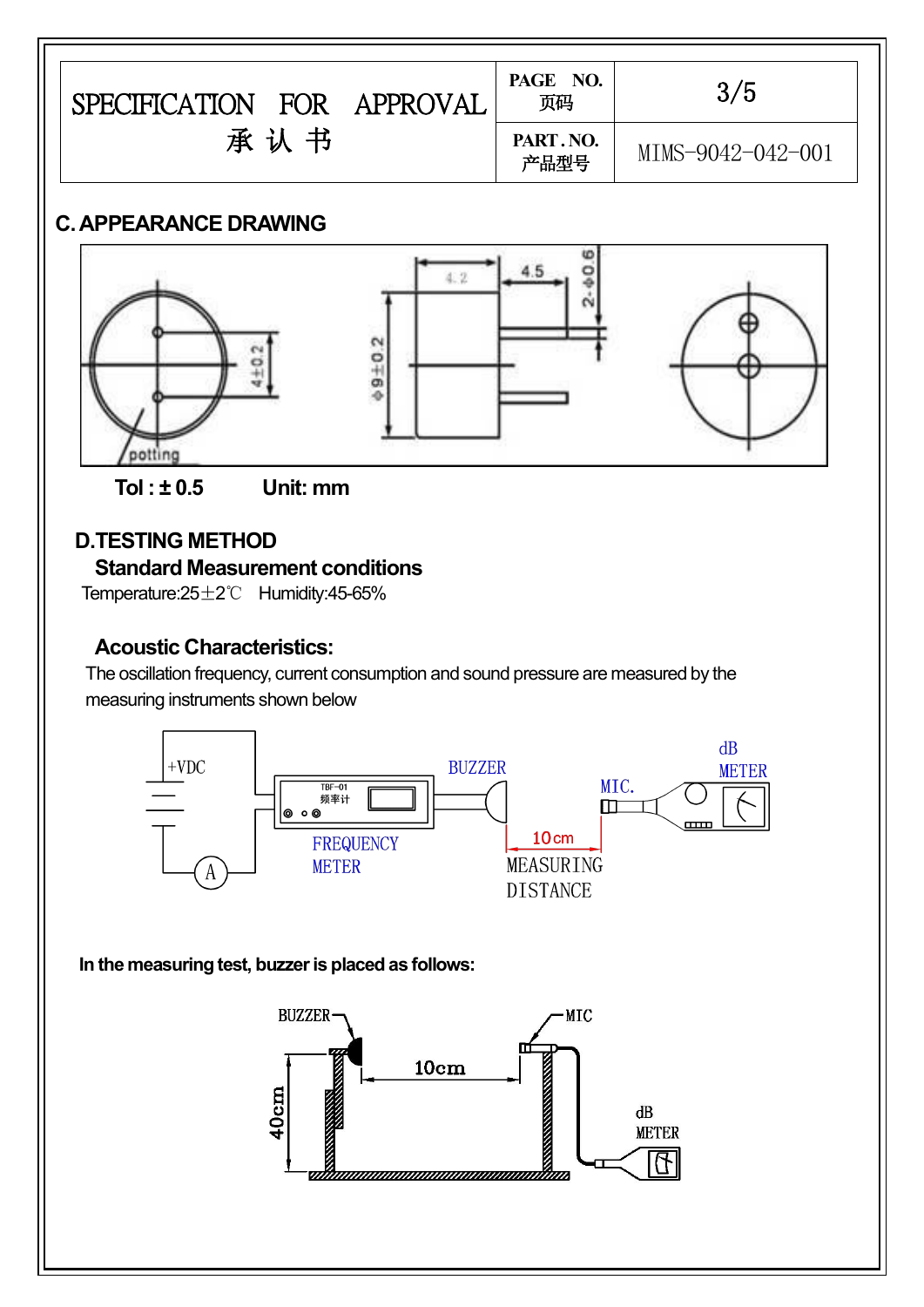